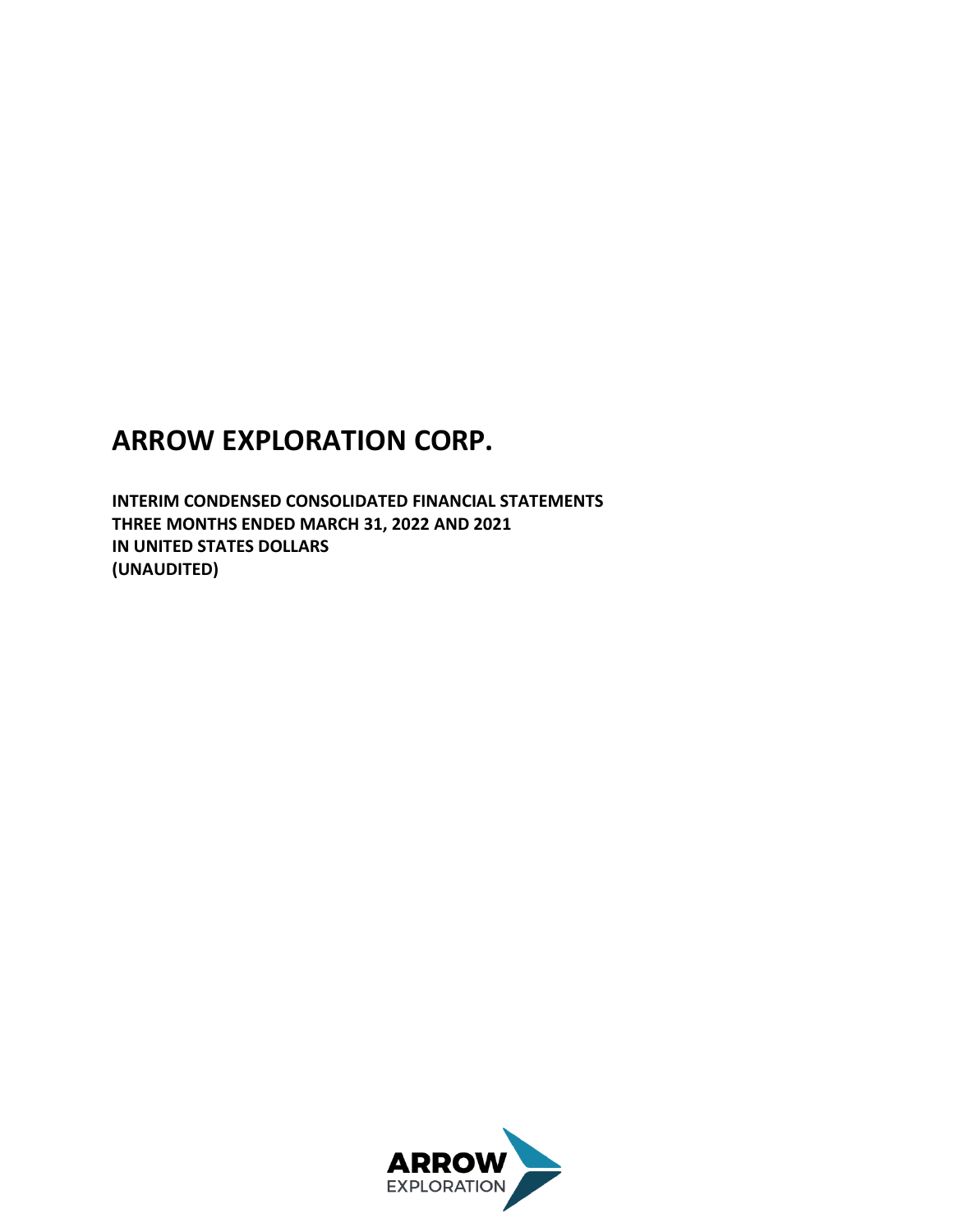### **Notice of No Auditor Review of the Interim Condensed Consolidated Financial Statements as at and for the three months ended March 31, 2022**

Under National Instrument 51-102, Part 4, subsection 4.3 (3)(a), if an auditor has not performed a review of the interim condensed consolidated financial statements, they must be accompanied by a notice indicating that an auditor has not reviewed the financial statements.

The accompanying unaudited interim condensed consolidated financial statements of the Company have been prepared by and are the responsibility of the Company's management.

The Company's independent auditor has not performed a review of these financial statements in accordance with standards established by the Chartered Professional Accountants of Canada for a review of interim financial statements by an entity's auditor.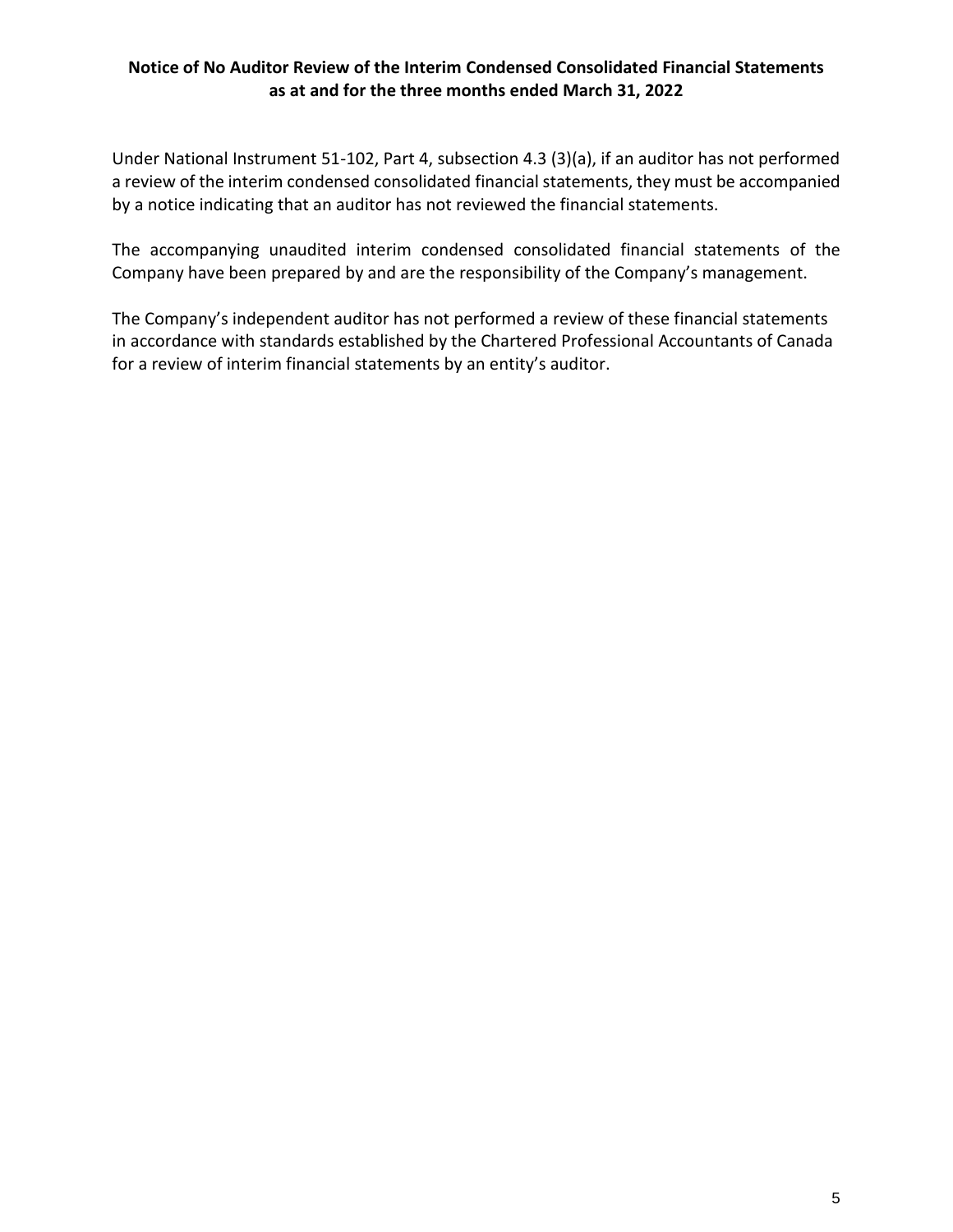# **Arrow Exploration Corp. Interim Condensed Consolidated Statements of Financial Position In United States Dollars (Unaudited)**

| As at                                      | <b>Notes</b> | March 31, 2022   | December 31, 2021 |
|--------------------------------------------|--------------|------------------|-------------------|
| <b>ASSETS</b>                              |              |                  |                   |
| <b>Current assets</b>                      |              |                  |                   |
| Cash                                       |              | \$<br>8,967,197  | \$<br>10,878,508  |
| Trade and other receivables                | 4            | 804,767          | 639,582           |
| Taxes receivable                           | 5            | 1,026,611        | 719,049           |
| Deposits and prepaid expenses              |              | 414,988          | 322,300           |
| Inventory                                  |              | 325,381          | 247,063           |
|                                            |              | 11,538,944       | 12,806,502        |
| <b>Non-current assets</b>                  |              |                  |                   |
| Deferred income taxes                      |              | 4,839,785        | 4,839,785         |
| Restricted cash                            | 3            | 742,733          | 732,553           |
| Exploration and evaluation                 | 6            | 6,964,506        | 6,964,506         |
| Property and equipment                     | 7            | 15,828,272       | 15,852,452        |
| <b>Total Assets</b>                        |              | \$<br>39,914,240 | \$<br>41,195,798  |
|                                            |              |                  |                   |
| <b>LIABILITIES AND EQUITY</b>              |              |                  |                   |
| <b>Current Liabilities</b>                 |              |                  |                   |
| Accounts payable and accrued liabilities   |              | \$<br>2,127,935  | \$<br>3,120,777   |
| Lease obligation                           | 9            | 35,000           | 20,258            |
| Promissory note                            | 8            | 1,718,071        | 1,659,393         |
|                                            |              | 3,881,006        | 4,800,428         |
| <b>Non-current liabilities</b>             |              |                  |                   |
| Long-term debt                             |              | 32,012           | 31,552            |
| Lease obligation                           | 9            | 58,292           | 34,434            |
| <b>Other liabilities</b>                   | 10           | 177,500          | 177,500           |
| Deferred income taxes                      |              | 3,371,936        | 3,371,936         |
| Decommissioning liability                  | 11           | 2,432,924        | 2,470,239         |
| Promissory note                            | 8            | 1,718,071        | 1,659,393         |
| Derivative liability                       | 12           | 9,608,813        | 4,692,203         |
| <b>Total liabilities</b>                   |              | 21,280,554       | 17,237,685        |
|                                            |              |                  |                   |
| <b>Shareholders' equity</b>                |              |                  |                   |
| Share capital                              | 13           | 56,704,726       | 56,698,237        |
| Contributed surplus                        |              | 1,305,715        | 1,249,418         |
| Deficit                                    |              | (38,617,671)     | (33, 185, 806)    |
| Accumulated other comprehensive loss       |              | (759, 084)       | (803, 736)        |
| Total shareholders' equity                 |              | 18,633,686       | 23,958,113        |
| Total liabilities and shareholders' equity |              | \$<br>39,914,240 | \$<br>41,195,798  |

**Commitments and contingencies (Note 14)**

**The accompanying notes are an integral part of these interim condensed consolidated financial statements.**

On behalf of the Board:

Gage Juli **Maria Charash** Maria Charash **Maria Charash** Maria Charash Maria Charash

*signed "Gage Jull"* Director *signed "Maria Charash"* Director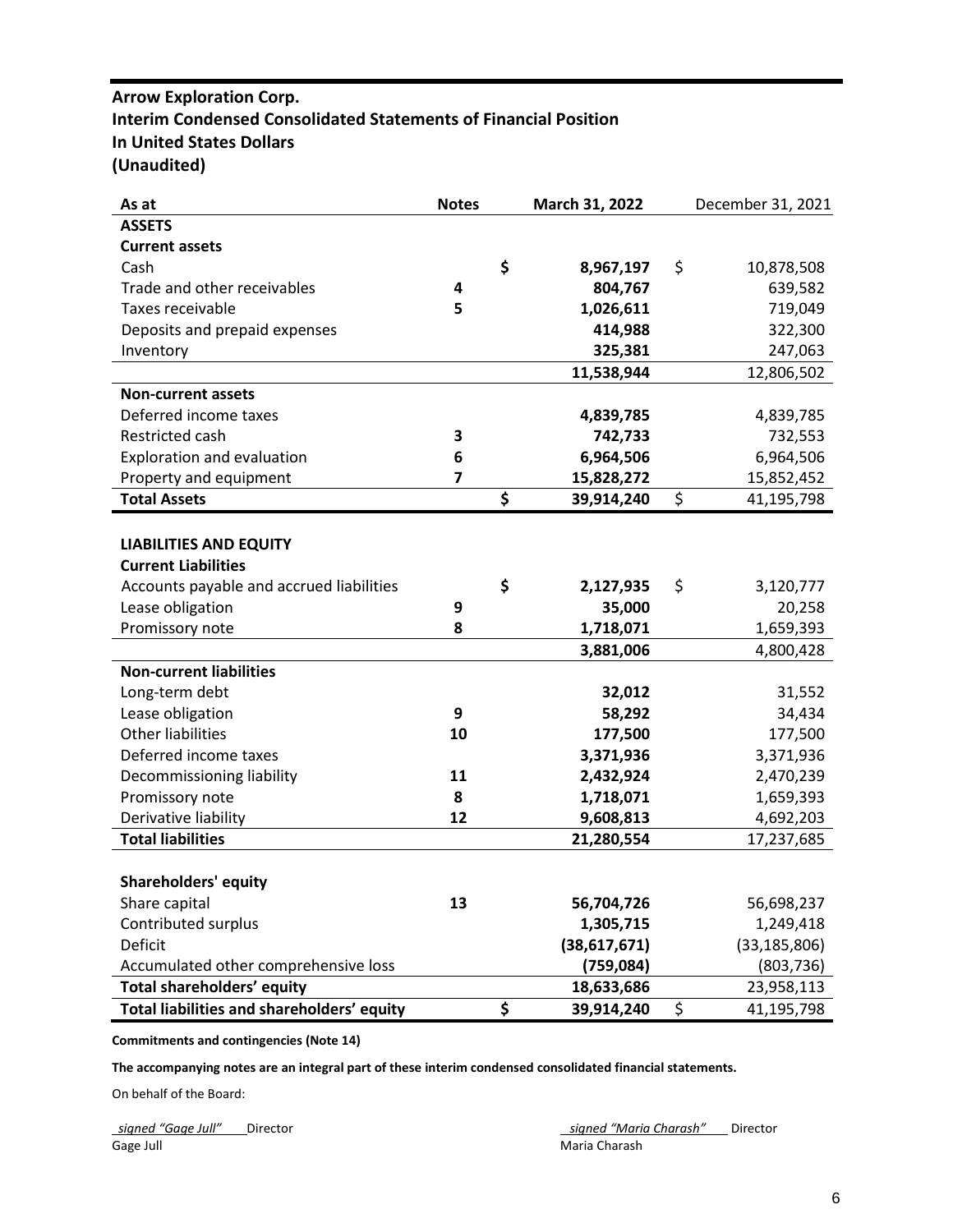# **Arrow Exploration Corp. Interim Condensed Consolidated Statements of Operations and Comprehensive Loss In United States Dollars (Unaudited)**

| For the three months ended March 31, | <b>Notes</b>            | 2022 |                | 2021                    |              |
|--------------------------------------|-------------------------|------|----------------|-------------------------|--------------|
|                                      |                         |      |                |                         |              |
| Revenue                              |                         |      |                |                         |              |
| Oil and natural gas                  | 16                      | \$   | 3,911,329      | \$                      | 988,803      |
| Royalties                            |                         |      | (508, 366)     |                         | (141, 371)   |
|                                      |                         |      | 3,402,963      |                         | 847,432      |
| <b>Expenses</b>                      |                         |      |                |                         |              |
| Operating                            |                         |      | 1,438,482      |                         | 242,144      |
| Administrative                       |                         |      | 1,353,106      |                         | 1,378,628    |
| Listing costs                        |                         |      | 31,365         |                         |              |
| Share based payments                 | 13                      |      | 62,919         |                         | (272,056)    |
| Financing costs:                     |                         |      |                |                         |              |
| Accretion                            | 11                      |      | 44,331         |                         | 32,063       |
| Interest                             | 8                       |      | 120,778        |                         | 261,804      |
| Other                                |                         |      | 109,048        |                         | 45,747       |
| Loss on derivative liability         | 12                      |      | 4,787,835      |                         |              |
| Foreign exchange loss (gain)         |                         |      | 25,835         |                         | (59, 657)    |
| Depletion and depreciation           | $\overline{\mathbf{z}}$ |      | 869,239        |                         | 270,430      |
| Other income                         |                         |      | (8, 110)       |                         | (541, 266)   |
|                                      |                         |      | 8,834,828      |                         | 1,357,837    |
|                                      |                         |      |                |                         |              |
| <b>Net loss</b>                      |                         |      | (5,431,865)    |                         | (510, 405)   |
| Other comprehensive loss (income):   |                         |      |                |                         |              |
| Foreign exchange loss (income)       |                         |      | 44,652         |                         | (13, 472)    |
| Net loss and comprehensive loss      |                         |      | \$ (5,387,213) |                         | \$ (523,877) |
| Loss per share:                      |                         |      |                |                         |              |
| <b>Basic</b>                         |                         | \$   | (0.03)         | \$                      | (0.01)       |
| Diluted                              |                         | \$   | (0.02)         | $\overline{\mathsf{S}}$ | (0.01)       |
| Weighted average shares outstanding: |                         |      |                |                         |              |
| <b>Basic</b>                         |                         |      | 213,577,686    |                         | 68,674,602   |
| Diluted                              |                         |      | 250,941,120    |                         | 68,674,602   |

**The accompanying notes are an integral part of these interim condensed consolidated financial statements.**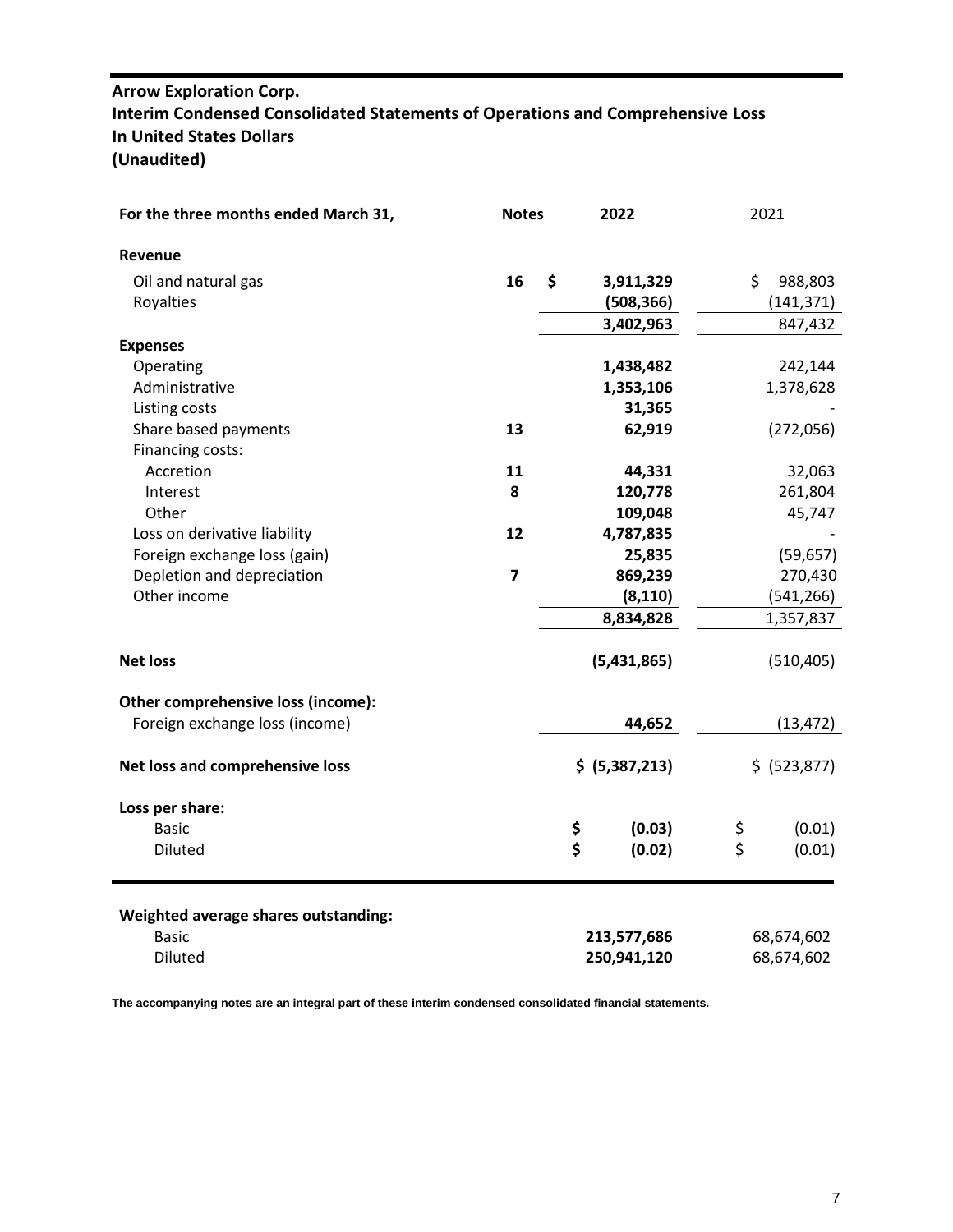# **Arrow Exploration Corp. Interim Condensed Statements of Changes in Shareholders' Equity In United States Dollars (Unaudited)**

|                                     |    | <b>Share Capital</b>     |    | <b>Contributed</b><br><b>Surplus</b> |    | <b>Accumulated</b><br>other<br>comprehensive<br>loss |   | <b>Deficit</b>           |    | <b>Total Equity</b> |
|-------------------------------------|----|--------------------------|----|--------------------------------------|----|------------------------------------------------------|---|--------------------------|----|---------------------|
| Balance January 1, 2022             | \$ | 56,698,237               | Ś. | 1,249,418                            | \$ | (803, 736)                                           | Ś | (33, 185, 806)           | \$ | 23,958,113          |
| Subscription of common shares, net  |    | 6,489                    |    | ۰                                    |    | $\overline{a}$                                       |   |                          |    | 6,489               |
| Options settled in cash             |    | $\overline{\phantom{a}}$ |    | (6,622)                              |    | $\overline{\phantom{0}}$                             |   | $\overline{\phantom{a}}$ |    | (6,622)             |
| Net loss for the period             |    | $\overline{\phantom{a}}$ |    | ۰                                    |    | $\overline{\phantom{0}}$                             |   | (5,431,865)              |    | (5,431,865)         |
| Comprehensive income for the period |    | $\overline{\phantom{a}}$ |    | $\overline{\phantom{a}}$             |    | 44,652                                               |   |                          |    | 44,652              |
| Share based payments                |    |                          |    | 62,919                               |    |                                                      |   |                          |    | 62,919              |
| Balance March 31, 2022              | Ś. | 56,704,726               | ς  | 1,305,715                            | ς. | (759, 084)                                           | s | (38,617,671)             | Ś. | 18,633,686          |

|                                 |    | Share Capital            |   | Contributed<br>Surplus   | Accumulated<br>other<br>comprehensive<br>loss |   | Deficit        |    | <b>Total Equity</b> |
|---------------------------------|----|--------------------------|---|--------------------------|-----------------------------------------------|---|----------------|----|---------------------|
| Balance January 1, 2021         | \$ | 50,740,292               | s | 1,521,845                | \$<br>(589, 478)                              | Ś | (38, 879, 338) | \$ | 12,793,321          |
| Net loss for the period         |    | $\overline{\phantom{0}}$ |   | $\overline{\phantom{a}}$ |                                               |   | (510, 405)     |    | (510, 405)          |
| Comprehensive loss for the year |    | $\overline{\phantom{a}}$ |   | $\overline{\phantom{a}}$ | (13, 472)                                     |   | -              |    | (13, 472)           |
| Share based payments            |    | ۰.                       |   | (272,056)                | $\overline{\phantom{0}}$                      |   | -              |    | (272, 056)          |
| Balance March 31, 2021          | Ś  | 50,740,292               |   | 1,249,789                | (602, 950)                                    |   | (39, 389, 743) | Ś  | 11,997,388          |

**The accompanying notes are an integral part of these consolidated financial statements.**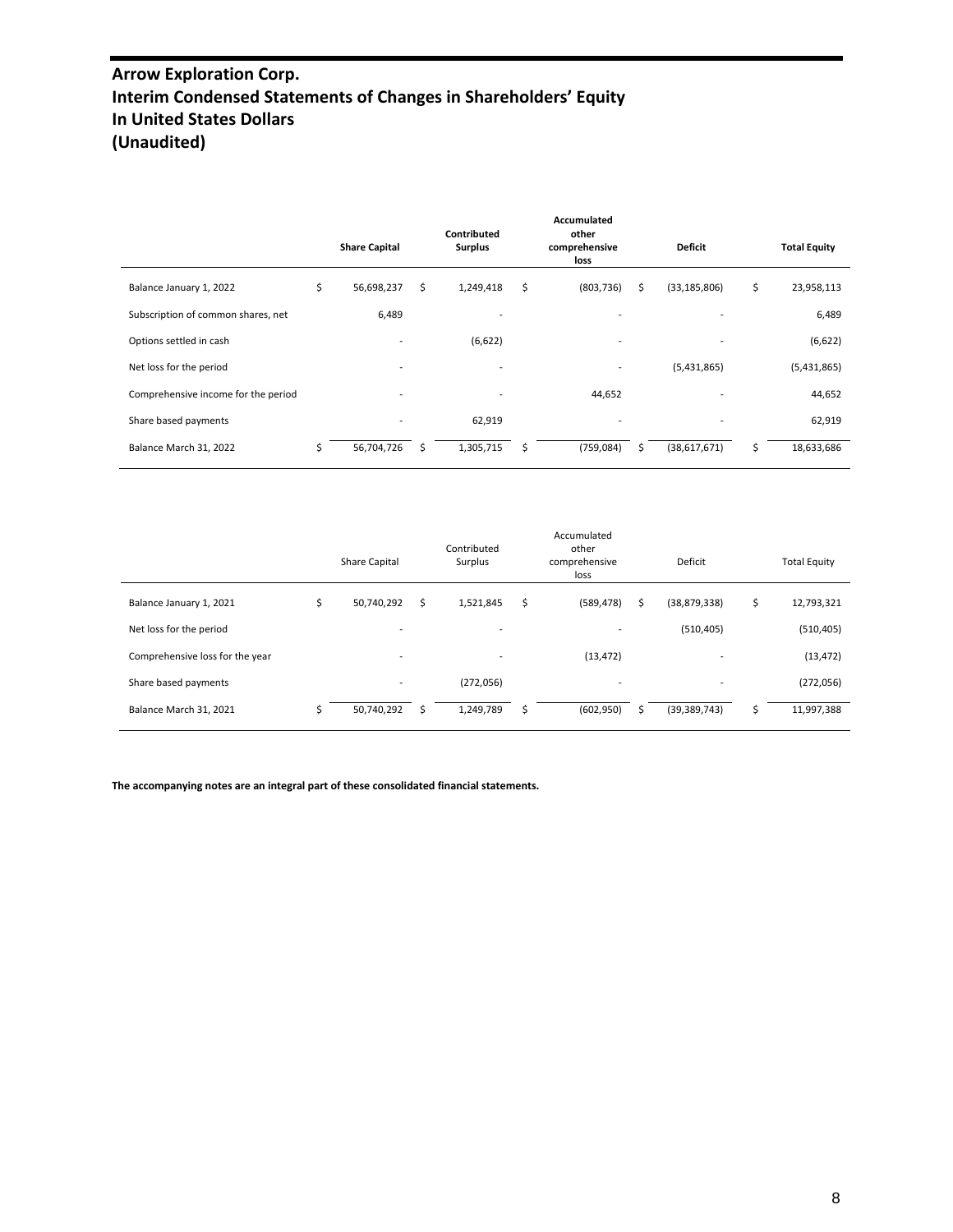# **Arrow Exploration Corp. Interim Condensed Consolidated Statements of Cash Flows In United States Dollars (Unaudited)**

| For the three months ended March 31,                  | 2022           | 2021          |
|-------------------------------------------------------|----------------|---------------|
|                                                       |                |               |
| Cash flows used in operating activities               |                |               |
| Net loss                                              | \$ (5,431,865) | \$ (510,405)  |
| Items not involving cash:                             |                |               |
| Share based payment                                   | 62,919         | (272,056)     |
| Depletion and depreciation                            | 869,239        | 270,430       |
| Interest on leases                                    | 2,158          | 1,748         |
| Interest on promissory note, net of forgiveness       | 118,620        | 208,265       |
| Accretion                                             | 44,331         | 32,063        |
| Foreign exchange loss (gain)                          | (50, 351)      | (101, 152)    |
|                                                       |                |               |
| Loss on derivative liability                          | 4,787,835      |               |
| Settlement of decommissioning obligations             | (89, 933)      |               |
| Changes in non-cash working capital balances:         |                |               |
| Restricted cash                                       |                | 253,014       |
| Trade and other receivables                           | (165, 185)     | 461,537       |
| Taxes receivable                                      | (307, 563)     | 64,963        |
| Deposits and prepaid expenses                         | (92, 688)      | (11, 759)     |
| Inventory                                             | (78, 317)      |               |
| Accounts payable and accrued liabilities              | 233,092        | (3,332,932)   |
| Cash used in operating activities                     | (97, 708)      | (2,936,284)   |
|                                                       |                |               |
| Cash flows provided by (used in) investing activities |                |               |
| Additions to property and equipment                   | (725, 665)     | (97, 330)     |
| Changes in non-cash working capital                   | (1, 225, 935)  | (2,007,783)   |
| Cash flows provided by (used in) investing activities | (1,951,600)    | (2, 105, 113) |
|                                                       |                |               |
| Cash flows used in financing activities               |                |               |
| Common shares issued                                  | 6,489          |               |
| Lease payments                                        | (9, 186)       | (5,930)       |
| Cash flows used in financing activities               | (2,697)        | (5,930)       |
|                                                       |                |               |
| Effect of changes in the exchange rate on cash        | 140,694        | 2,117         |
|                                                       |                |               |
| Decrease in cash                                      | (1, 911, 311)  | (5,045,210)   |
|                                                       |                |               |
| Cash, beginning of period                             | 10,878,508     | 11,473,204    |
|                                                       |                |               |
| Cash, end of period                                   | 8,967,197      | 6,427,994     |
|                                                       |                |               |
|                                                       |                |               |
|                                                       |                |               |
| <b>Supplemental information</b>                       |                |               |
| Interest paid                                         | \$<br>\$       | \$<br>\$      |
| Taxes paid                                            |                |               |

**The accompanying notes are an integral part of these consolidated financial statements.**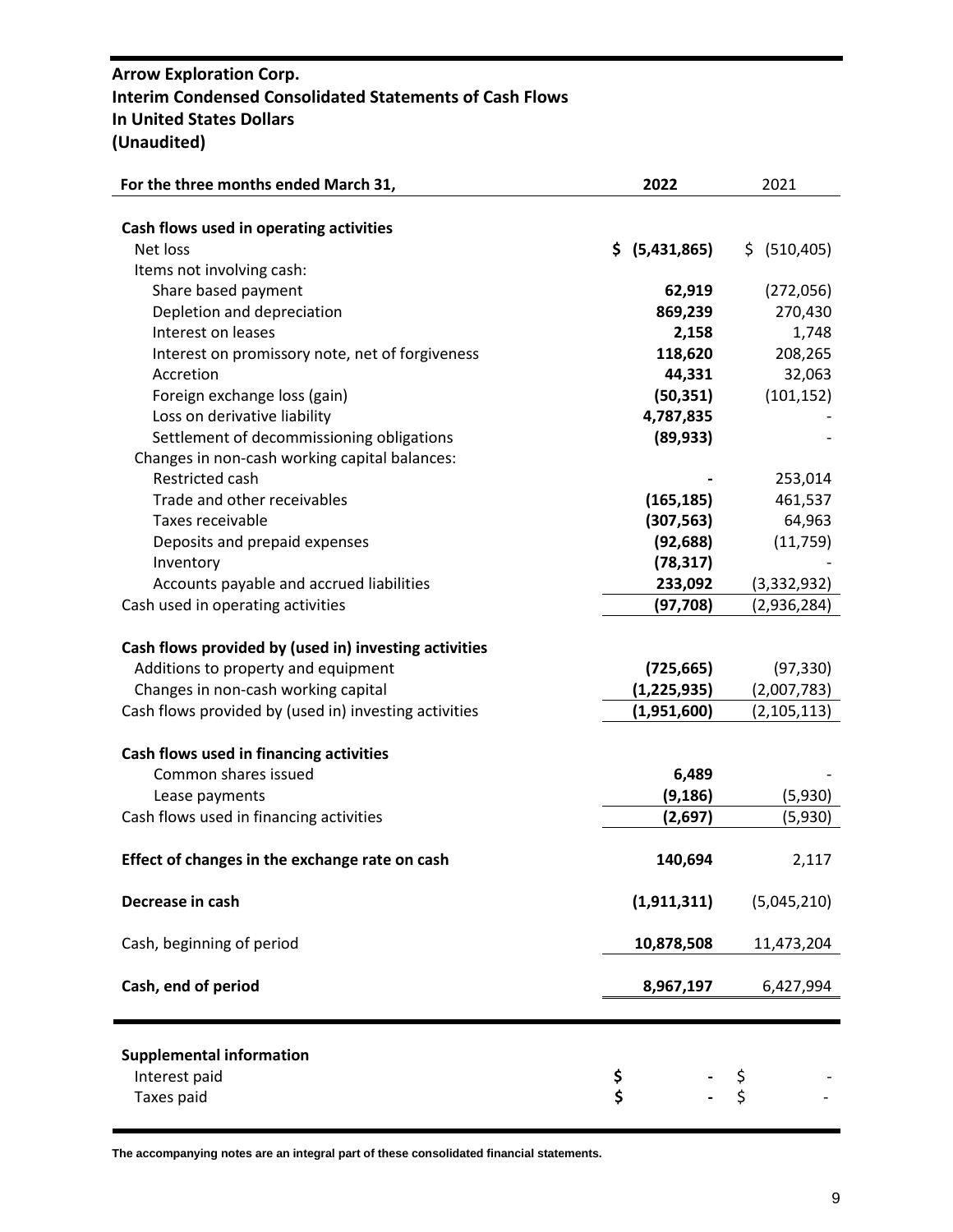#### **March 31, 2022**

#### **1. Corporate Information**

Arrow Exploration Corp. ("Arrow" or "the Company") is a public junior oil and gas company engaged in the acquisition, exploration and development of oil and gas properties in Colombia and in Western Canada. The Company's shares trade on the TSX Venture Exchange and the AIM Market of the London Stock Exchange plc under the symbol AXL. The head office of Arrow is located at 550, 333 – 11th Ave SW, Calgary, Alberta, Canada, T2R 1L9 and the registered office is located at 1600, 421 – 7th Avenue SW, Calgary, Alberta, Canada, T2P 4K9.

#### **2. Basis of Presentation**

#### **Statement of compliance**

These interim condensed consolidated financial statements (the "Financial Statements") have been prepared in accordance with International Accounting Standard ("IAS") 34 Interim Financial Reporting. These Financial Statements were authorised for issue by the board of directors of the Company on May 27, 2022. They do not contain all disclosures required by International Financial Reporting Standards ("IFRS") for annual financial statements and, accordingly, should be read in conjunction with the audited consolidated financial statements as at December 31, 2021.

These Financial Statements have been prepared on the historical cost basis, except for financial assets and liabilities recorded in accordance with IFRS 9. The Financial Statements have been prepared using the same accounting policies and methods as the consolidated financial statements for the year ended December 31, 2021. In preparing these condensed consolidated financial statements, the significant judgements made by management in applying the group's accounting policies and the key sources of estimation uncertainty were the same as those that applied to the consolidated financial statements for the year ended December 31, 2021.

#### **3. Restricted Cash**

|              | March 31,<br>2022 |  |         |  |  |
|--------------|-------------------|--|---------|--|--|
| Colombia (i) | 53,726            |  | 53,726  |  |  |
| Canada (ii)  | 689,007           |  | 678,827 |  |  |
|              | 742,733           |  | 732,553 |  |  |

*(i) Restricted cash is comprised of a deposit held as collateral to guarantee abandonment expenditures related to the Mateguafa and Rio Cravo Este-1 wells in the Tapir block.*

*(ii) Pursuant to Alberta government regulations, the Company was required to keep a \$333,688(CAD \$416,954; 2021: \$416,600) deposit with respect to the Company's liability rating management ("LMR"). The deposit is held by a Canadian chartered bank with interest paid to the Company on a monthly basis based on the bank's deposit rate. The remaining \$355,319 pertain to commercial deposits with customers, lease and other deposits held in Canada.*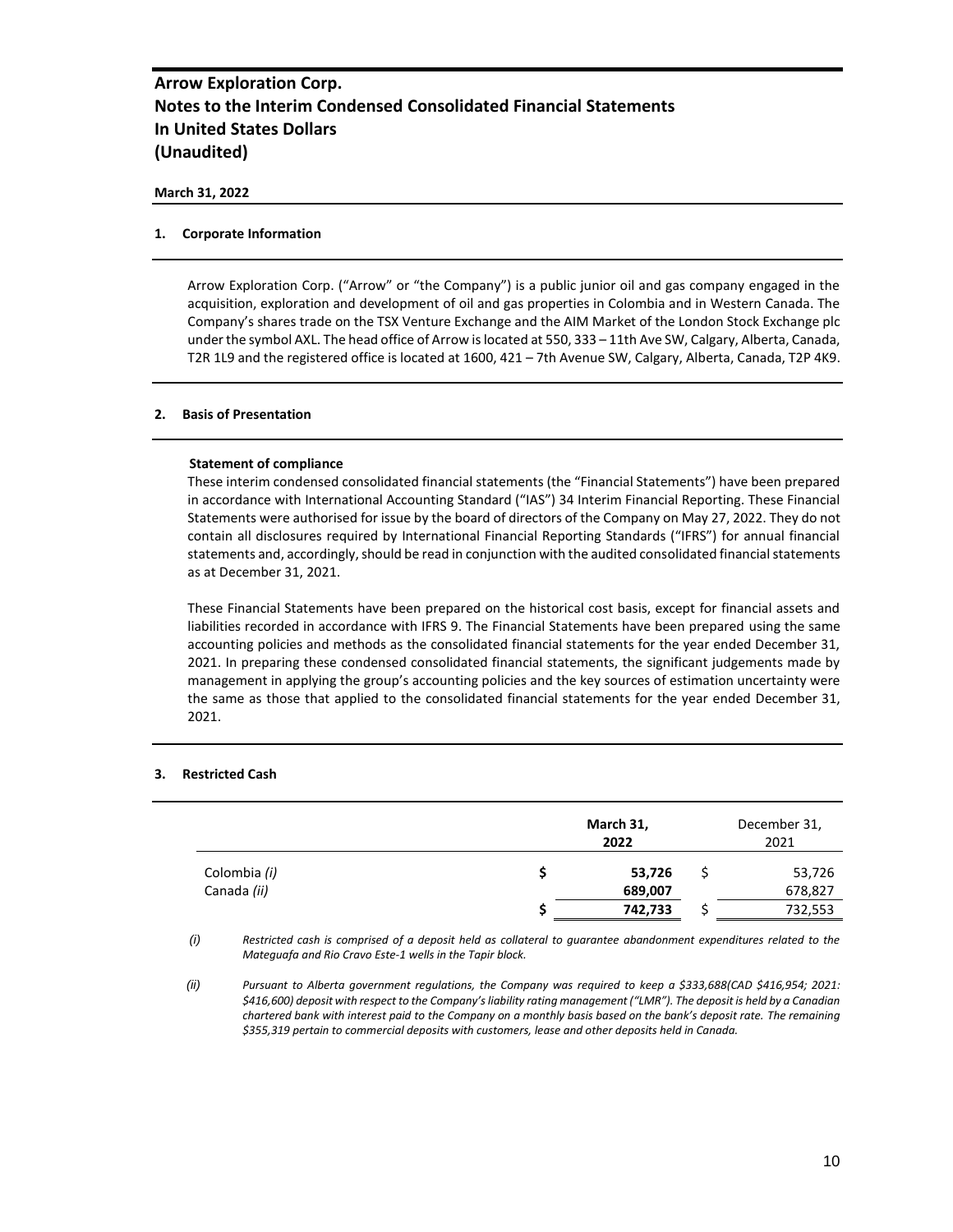#### **March 31, 2022**

### **4. Trade and other receivables**

|                                    | March 31,<br>2022 | December 31,<br>2021 |
|------------------------------------|-------------------|----------------------|
| Trade receivables, net of advances | 548,450           | 252,141              |
| Other accounts receivable          | 256,317           | 387,441              |
|                                    | 804,767           | 639,582              |

#### **5. Taxes receivable**

|                                           | March 31,<br>2022 | December 31,<br>2021 |
|-------------------------------------------|-------------------|----------------------|
| Value-added tax (VAT) credits recoverable | 358,875           | 105,827              |
| Income tax withholdings and advances, net | 667,736           | 613,222              |
|                                           | 1,026,611         | 719,049              |

The VAT recoverable pertains to non-compensated value-added tax credits originated in Colombia as operational and capital expenditures are incurred. The Company is entitled to claim for the reimbursement of these VAT credits.

### **6. Exploration and Evaluation**

|                                  | March 31,<br>2022 | December 31,<br>2021 |
|----------------------------------|-------------------|----------------------|
| Balance, beginning of the period | 6,964,506         | 6,961,667            |
| Additions, net                   | $\,$              | 2,839                |
| Balance, end of the period       | 6,964,506         | 6,964,506            |

### **7. Property and Equipment**

| Cost                       | <b>Oil and Gas</b><br><b>Properties</b> |   | <b>Right of Use and</b><br><b>Other Assets</b> | Total      |
|----------------------------|-----------------------------------------|---|------------------------------------------------|------------|
| Balance, December 31, 2020 | 30,436,344                              | Ś | 182,105                                        | 30,618,449 |
| Additions                  | 1,734,746                               |   | 1,380                                          | 1,736,126  |
| Decommissioning adjustment | (10, 173)                               |   |                                                | (10, 173)  |
| Balance, December 31, 2021 | 32,160,917                              |   | 183,485                                        | 32,344,402 |
| Additions                  | 718.354                                 |   | 44,701                                         | 763,055    |
| Balance, March 31, 2022    | 32.879.271                              |   | 228.186                                        | 33,107,457 |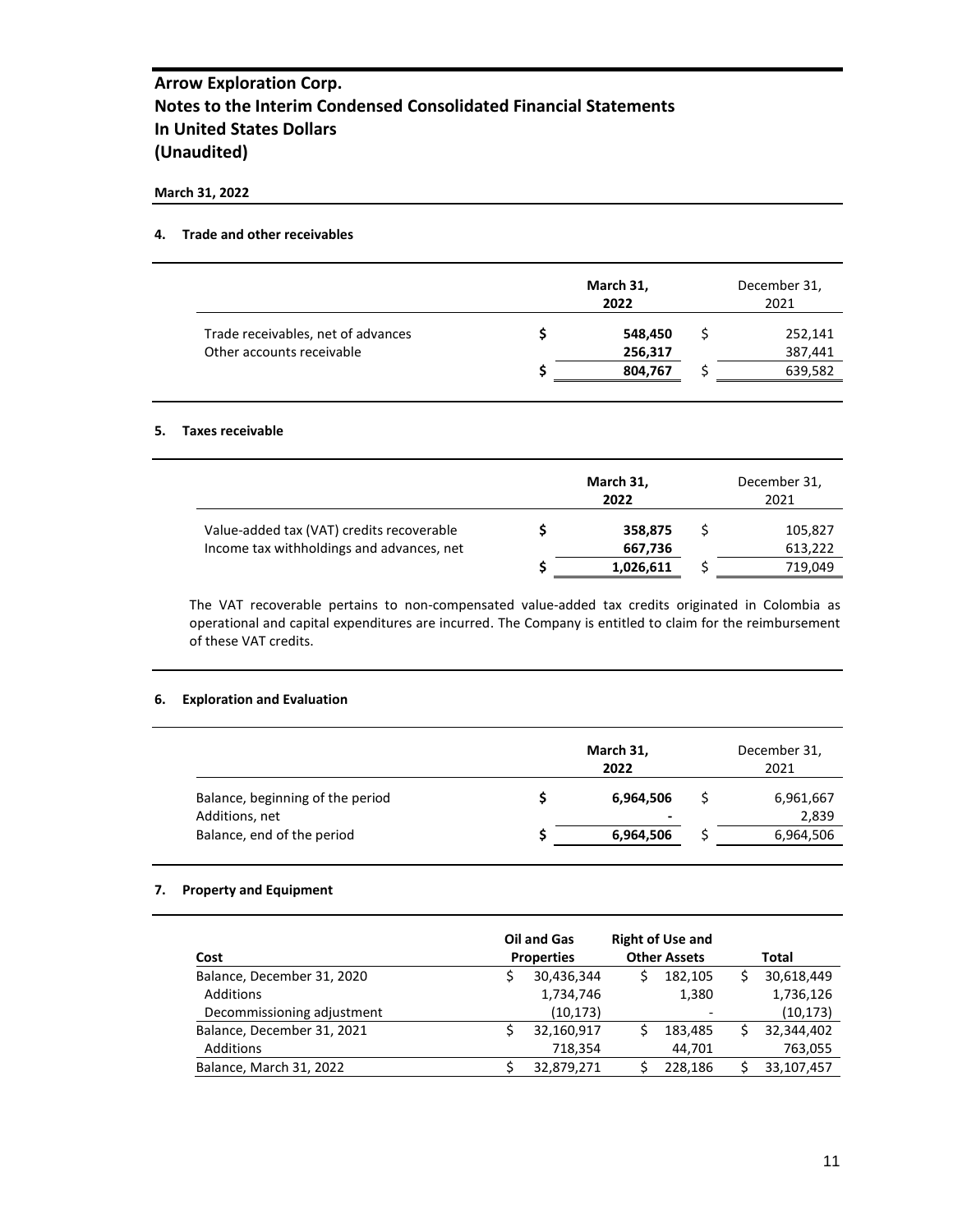#### **March 31, 2022**

| <b>Accumulated depletion and depreciation</b> |    | <b>Oil and Gas</b> | <b>Right of Use and</b> |    |             |
|-----------------------------------------------|----|--------------------|-------------------------|----|-------------|
| and impairment                                |    | <b>Properties</b>  | <b>Other Assets</b>     |    | Total       |
| Balance, December 31, 2020                    | Ś. | 20,718,742         | \$83,207                | \$ | 20,801,949  |
| Depletion and depreciation                    |    | 1,591,179          | 31,758                  |    | 1,622,937   |
| Reversal of impairment losses of oil and gas  |    |                    |                         |    |             |
| properties                                    |    | (5,617,776)        |                         |    | (5,617,776) |
| Balance, December 31, 2021                    | \$ | 16,692,145         | Ś.<br>114,965           | \$ | 16,807,110  |
| Depletion and depreciation                    |    | 861,227            | 8,096                   |    | 869,323     |
| Balance, March 31, 2022                       | Ś. | 17,553,372         | 123,061<br>Ś.           | \$ | 17,676,433  |
|                                               |    |                    |                         |    |             |
| Foreign exchange                              |    |                    |                         |    |             |
| Balance December 31, 2020                     | \$ | 339,364            | \$ (4, 166)             | \$ | 335,198     |
| Effects of movements in foreign               |    |                    |                         |    |             |
| exchange rates                                |    | (20,747)           | 709                     |    | (20,038)    |
| Balance December 31, 2021                     | \$ | 318,617            | Ś.<br>(3, 457)          | \$ | 315,160     |
| Effects of movements in foreign               |    |                    |                         |    |             |
| exchange rates                                |    | 81,204             | 884                     |    | 82,088      |
| Balance March 31, 2022                        | \$ | 399,821            | Ś.<br>(2,573)           | \$ | 397,248     |
|                                               |    |                    |                         |    |             |
| <b>Net Book Value</b>                         |    |                    |                         |    |             |
| Balance December 31, 2021                     | \$ | 15,787,389         | \$<br>65,063            | \$ | 15,852,452  |
| Balance March 31, 2022                        | Ś  | 15,725,720         | Ś<br>102,551            | Ś  | 15,828,271  |

As at March 31, 2022, the Company reviewed its cash-generating units ("CGU") for property and equipment and determined that there were no indicators of impairment present. As at December 31, 2021, the Company reviewed its cash-generating units ("CGU") for property and equipment and determined that there were indicators of impairment reversal previously recognized in its Tapir block in Colombia and its Canadian assets mostly driven by the recovery in energy commodity prices. The company prepared estimates of both the value in use and fair value less costs of disposal of its CGUs of its CGUs and determined that recoverable amounts exceeded their carrying value and, therefore, an impairment loss reversal of \$5,617,776 is included in the consolidated statements of operations and comprehensive income (loss) for the year ended December 31, 2021. The following table outlines forecast benchmark prices and exchange rates used in the Company's impairment test as at December 31, 2021:

|                          | <b>Exchange</b>   |              | <b>AECO Spot</b> |
|--------------------------|-------------------|--------------|------------------|
|                          | rate              | <b>Brent</b> | Gas              |
| Year                     | <b>SUS / SCdn</b> | US\$/Bbl     | C\$/MMBtu        |
| 2022                     | 0.80              | 74.50        | 3.71             |
| 2023                     | 0.80              | 72.00        | 3.28             |
| 2024                     | 0.80              | 69.50        | 2.99             |
| 2025                     | 0.80              | 71.00        | 3.10             |
| 2026                     | 0.80              | 72.00        | 3.13             |
| Thereafter (inflation %) |                   | $2.0\%/yr$   | $2.0\%/yr$       |

The recoverable amounts were estimated at their fair value less costs of disposal, based on the net present value of the future cash flows from oil and gas reserves as estimated by the Company's independent reserve evaluator at December 31, 2021. The fair value less costs of disposal used to determine the recoverable amounts are classified as Level 3 fair value measurements as certain key assumptions are not based on observable market data but rather, the Company's best estimate. The Company used a 17.5% discount rate, which took into account risks specific to the Colombian CGUs and inherent in the oil and gas business, and 15% discount rate for its Canadian CGU, and provided the following recoverable values: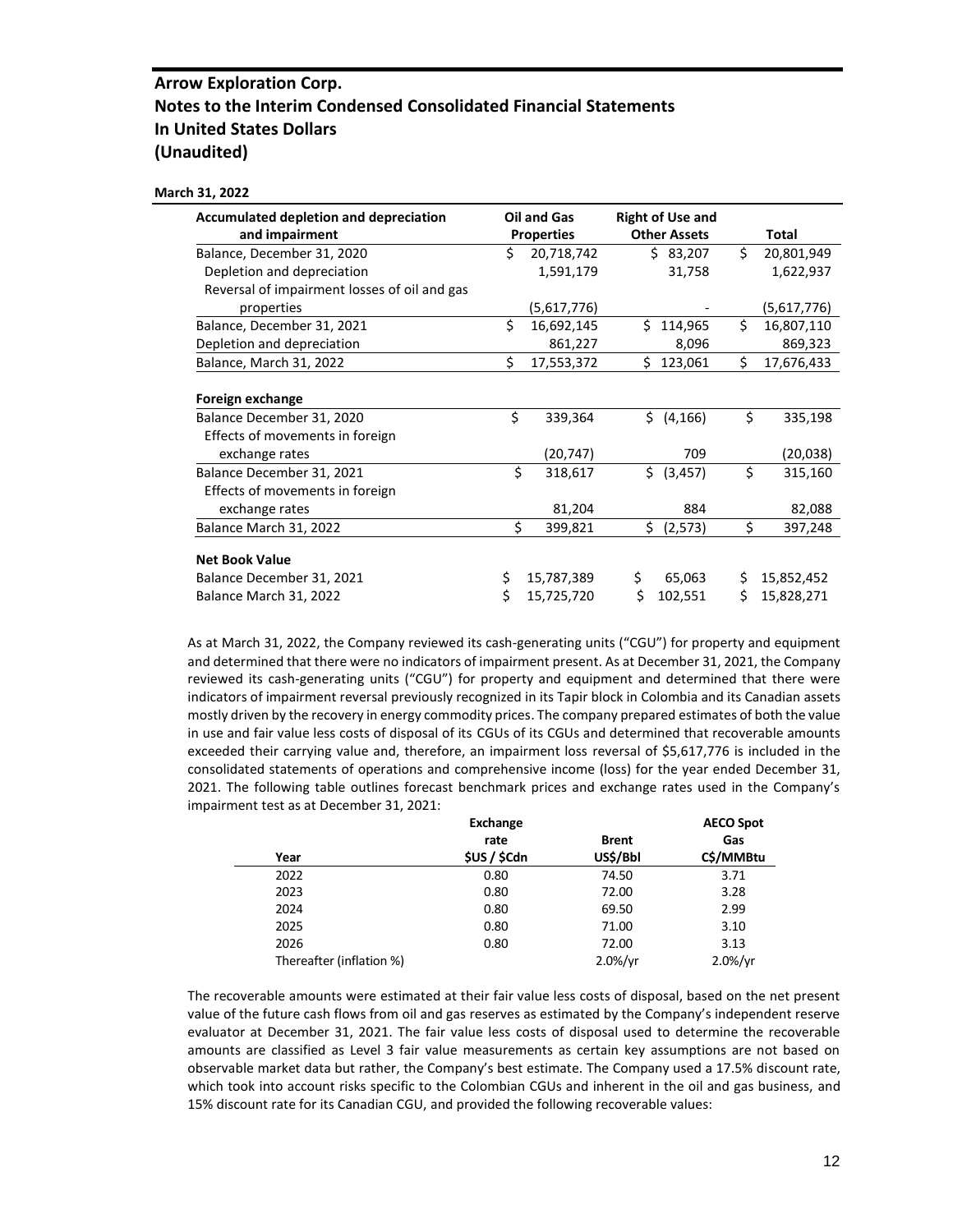| <b>CGU</b> | Recoverable<br><b>Amount</b> | Impairment<br>Reversal |
|------------|------------------------------|------------------------|
| Canada     | 5,036,655                    | 1,435,201              |
| Tapir      | 9,147,575                    | 4,182,575              |
|            |                              | 5,617,776              |

#### **8. Promissory Note**

The promissory note was issued to Canacol Energy Ltd. ("Canacol") as partial consideration in the acquisition of Carrao Energy S.A. from Canacol. The promissory note bears interest at 15% per annum, was initially due on January 28, 2019 and has been subsequently amended and extended. On October 18, 2021, Arrow and Canacol entered into a Seventh Amended and Restated Promissory Note agreement. The principal amendments are the following:

- The new principal amount of the promissory note is \$6,026,166
- On or before October 31, 2021, the Company shall make a payment of C\$ 3,900,000 plus all Canacol's expenses incurred in connection with this amendment and related matters;
- On or before December 31, 2022, the Company shall make a payment equal to 50% of the total amount outstanding of interest and principal; and
- The remaining balance of principal and interest shall be paid no later than June 30, 2023

This amendment also provided that, in the event that the Company made the payment due on October 31, 2021, Canacol agreed to forgive \$658,654 for excess pipeline shipping costs, as a result of the settlement of the OBC pipeline dispute (see note 17), which were recognized as other income in the statement of operations and comprehensive income (loss). On October 27, 2021, the Company paid \$3,111,491 (C\$3,900,000) to Canacol as stipulated in this seventh amendment.

The Company has granted a general security interest to Canacol for the obligations under the Promissory Note.

#### **9. Lease Obligations**

A reconciliation of the discounted lease obligation is set forth below:

|                                                |    | 2022     |    | 2021      |
|------------------------------------------------|----|----------|----|-----------|
| Obligation, beginning of the period            | Ş  | 54,692   | \$ | 70,842    |
| Changes in existing lease                      |    | 44,701   |    | 1,381     |
| Lease payments                                 |    | (9, 186) |    | (24, 535) |
| Interest                                       |    | 2,158    |    | 6,506     |
| Effects of movements in foreign exchange rates |    | 927      |    | 498       |
| Obligation, end of the year                    |    | 93,292   |    | 54,692    |
|                                                |    |          |    |           |
| Current portion                                | \$ | 35,000   | S  | 20,258    |
| Long-term portion                              |    | 58,292   |    | 34,434    |
|                                                |    | 93,292   |    | 54,692    |

As at March 31, 2022, the Company has the following future commitments associated with its office lease obligations: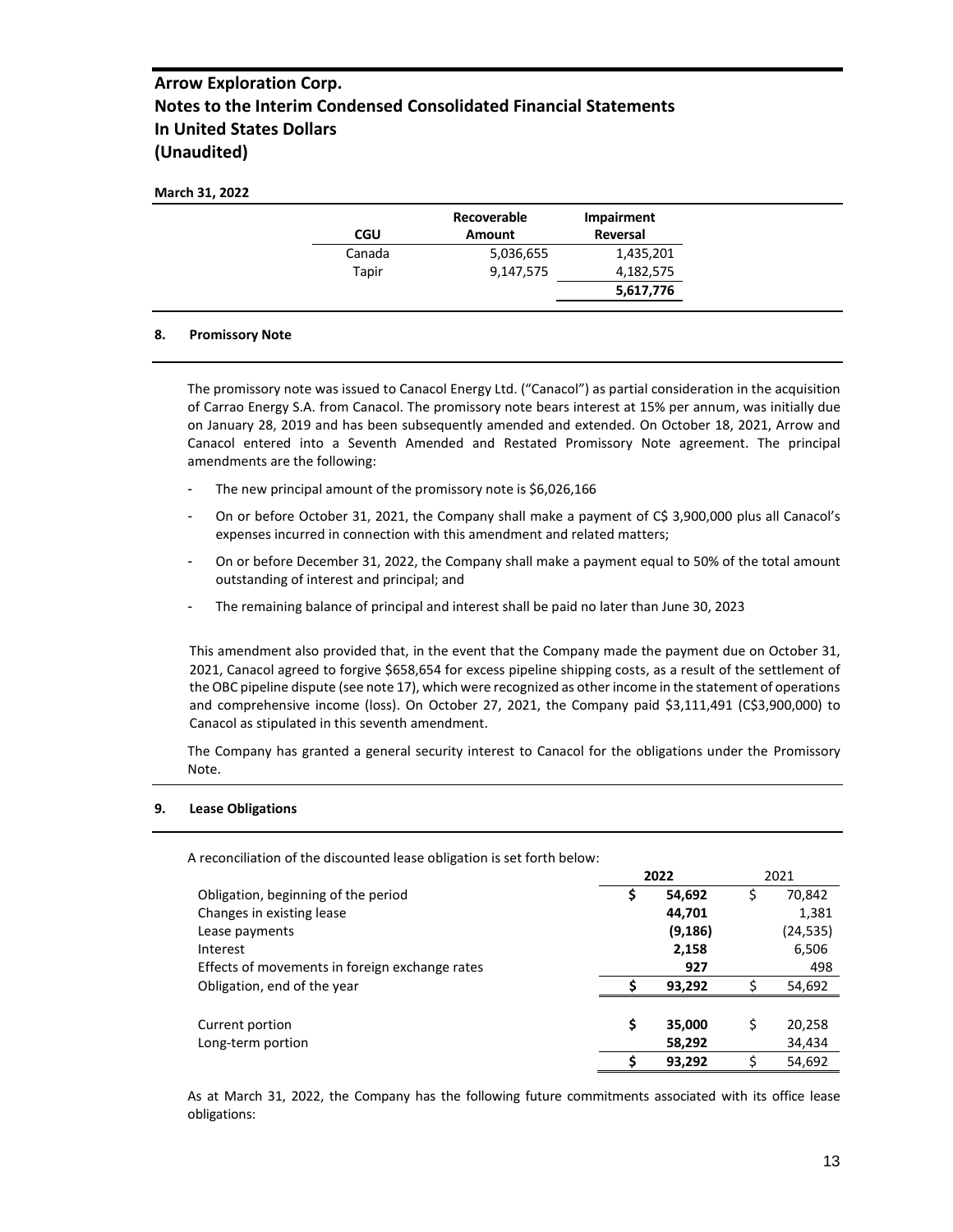#### **March 31, 2022**

| Less than one year                          | 44.467    |
|---------------------------------------------|-----------|
| $2 - 5$ years                               | 62,253    |
| Total lease payments                        | 106.720   |
| Amounts representing interest over the term | (13, 428) |
| Present value of the net obligation         | 93.292    |

During 2022, the Company renegotiated its remaining lease agreement to add space to its leased corporate space and its related future lease obligation. As a result, the Company increased its right-of-use assets and its lease obligation in \$44,701.

#### **10. Other Liabilities**

The other liabilities of the Company relate to an environmental fee in Colombia that is levied on capital projects. The fee is calculated as 1% of the project cost. The program is administered by the Colombian National Authority of Environmental Licences ("ANLA") and is levied on projects that utilize surface water or deep water wells that may have an impact on the environment. The funds are generally used in the affected communities for purposes of land purchases, biomechanical works (e.g. containment walls in rivers), reforestation, research projects and others. At December 31, 2021 the Company had provided for \$177,500 (December 31, 2020 - \$177,500) for the environmental fee.

#### **11. Decommissioning Liability**

The following table presents the reconciliation of the beginning and ending aggregate carrying amount of the obligation associated with the decommissioning of oil and gas properties.

|                                                | March 31,<br>2022 |           | December 31,<br>2021 |            |
|------------------------------------------------|-------------------|-----------|----------------------|------------|
| Obligation, beginning of the period            |                   | 2,470,239 |                      | 2,584,907  |
| Change in estimated cash flows                 |                   |           |                      | (10, 173)  |
| Payments or settlements                        |                   | (89, 933) |                      | (237, 826) |
| Accretion expenses                             |                   | 44,327    |                      | 132,807    |
| Effects of movements in foreign exchange rates |                   | 8.291     |                      | 524        |
| Obligation, end of the year                    |                   | 2,432,924 |                      | 2,470,239  |

The obligation was calculated using a risk-free discount rate range of 1.00% to 2.00% in Canada (2021: 1.00% to 2.00%) and 8.46% in Colombia (2021: 8.46%) with an inflation rate of 2.0% and 4.5%, respectively (2021: 2.0% and 4.5%). It is expected that the majority of costs are expected to occur between 2022 and 2033. The undiscounted amount of cash flows, required over the estimated reserve life of the underlying assets, to settle the obligation, adjusted for inflation, is estimated at \$4,185,844 (2021: \$4,222,717).

#### **12. Derivative liability**

Derivative liability includes warrants issued and outstanding as follows: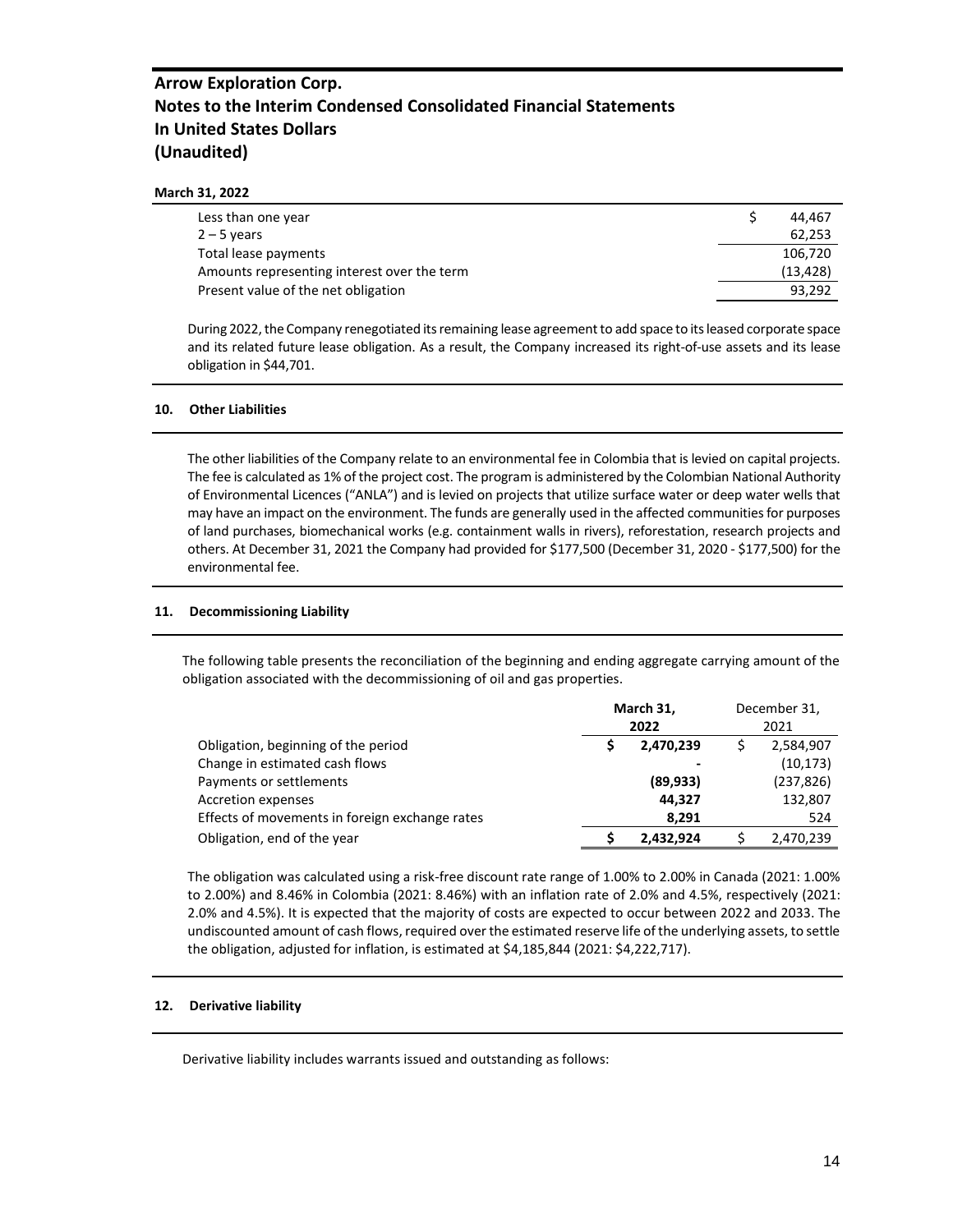#### **March 31, 2022**

|                                       | 2022           |                | 2021       |           |
|---------------------------------------|----------------|----------------|------------|-----------|
| Warrants                              | <b>Number</b>  | <b>Amounts</b> | Number     | Amounts   |
| Balance beginning of the year         | 72,474,706     | \$4,692,303    |            |           |
| Issued in AIM financing (Note 15)     | $\blacksquare$ | ٠              | 70,474,768 | 5,124,985 |
| Issues in private placement (Note 15) | $\,$           |                | 1,999,938  | 149.543   |
| Exercised                             | (50,000)       | (3, 285)       |            |           |
| Fair value adjustment                 | $\blacksquare$ | 4,919,895      |            | (582,225) |
| Balance end of the year               | 72,424,706     | 9,608,913      | 72,474,706 | 4,692,303 |

Each warrant is exercisable at £0.09 per new common share for 24 months from the issuance date and are measured at fair value quarterly using the Black-Scholes options pricing model. The fair value of warrants at October and November 2021, and December 31, 2021 was estimated using the following assumptions:

|                                       | March 31, 2022 | December 31, 2021 |
|---------------------------------------|----------------|-------------------|
| Number outstanding re-valued warrants | 72,424,768     | 72,474,706        |
| Fair value of warrants outstanding    | £0.101         | £0.048            |
| Risk free interest rate               | 1.57%          | 0.50%             |
| Expected life                         | 1.60 years     | 1.82 years        |
| <b>Expected volatility</b>            | 160%           | 160%              |

The following table summarizes the warrants outstanding and exercisable at March 31, 2022:

| Number of  |                       |                   |
|------------|-----------------------|-------------------|
| warrants   | <b>Exercise price</b> | Expiry date       |
| 70,474,768 | £0.09                 | October 25, 2023  |
| 1,949,938  | £0.09                 | November 23, 2023 |
| 72,424,706 |                       |                   |

#### **13. Share Capital**

- (a) Authorized: Unlimited number of common shares without par value
- (b) Issued:

|                                  | 2022                     |                | 2021          |               |  |
|----------------------------------|--------------------------|----------------|---------------|---------------|--|
| <b>Common shares</b>             | <b>Shares</b>            | <b>Amounts</b> | <b>Shares</b> | Amounts       |  |
| Balance beginning of the year    | 213,389,643              | 56,698,237     | 68,674,602    | 50,740,292    |  |
| Issued in AIM financing (i)      |                          |                | 140,949,565   | 12,086,423    |  |
| Issued in private placement (ii) | -                        |                | 3,765,476     | 308,501       |  |
| Allocated to warrants (Note 14)  |                          |                |               | (5,274,528)   |  |
| Share-issue costs (iii)          | $\overline{\phantom{0}}$ |                |               | (1, 162, 451) |  |
| Issued from warrants exercised   | 50,000                   | 3,285          |               |               |  |
| Issued from options exercised    | 375,000                  | 3,204          |               |               |  |
| Balance at end of the year       | 213,814,643              | 56,704,726     | 213,389,643   | 56,698,237    |  |

(i) On October 2021, the Company raised approximately \$12 million (C\$15.0 million), through a placing and subscription for new common shares with new investors, Canacol Energy Ltd. (Canacol), and executive management (the Fundraising) as part of the Company's shares admission to trade on the AIM Market of the London Stock Exchange plc. The Fundraising consisted on placement and subscription of 140,949,565 new common shares at an issue price of £0.0625 (C\$0.106125) per new common share. The Company's executive management invested approximately C\$ 1.41 million and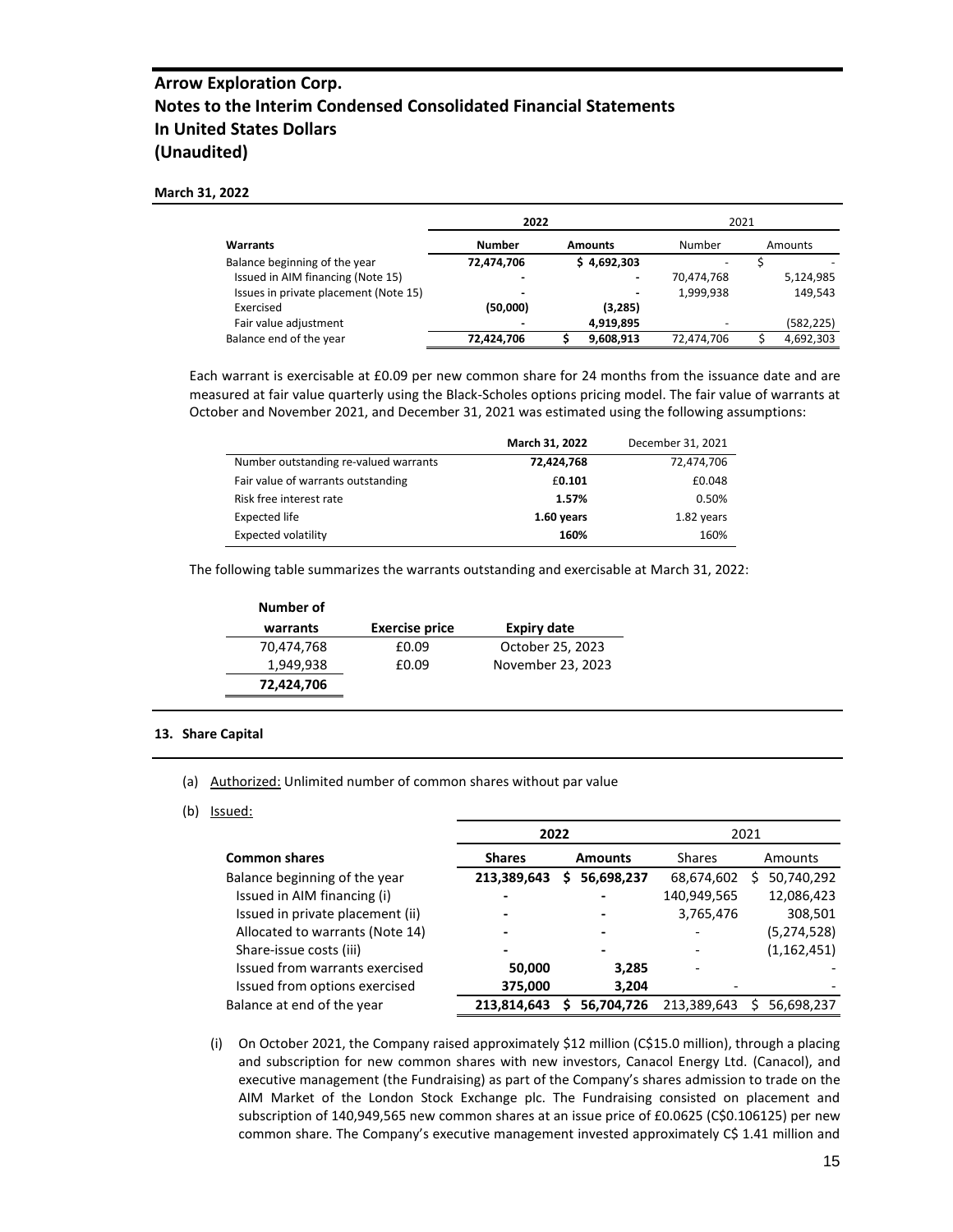#### **March 31, 2022**

Canacol participated in the subscription to hold 19.9% of the enlarged share capital. Investors received one warrant for every two new common shares, exercisable at £0.09 per new common share for 24 months from the AIM admission date (October 25, 2021).

- (ii) On November 24, 2021, the Company announced that it has closed a private placement of C\$395,375 for issuance of 3,765,476 new common shares and 1,999,938 warrants (see Note 12).
- (iii) During 2021, the Company recognized share issue costs for \$1,162,451 and listing costs of \$583,972 associated with the financings completed in 2021 as per above.
- (b) Stock options:

The Company has a stock option plan that provides for the issuance to its directors, officers, employees and consultants options to purchase a number of non-transferable common shares not exceeding 10% of the common shares that are outstanding. The exercise price is based on the closing price of the Company's common shares on the day prior to the day of the grant. A summary of the status of the Company stock option plan as at December 31, 2021 and 2020 and changes during the respective periods ended on those dates is presented below:

|                            | March 31, 2022 |                         |               | December 31, 2021        |
|----------------------------|----------------|-------------------------|---------------|--------------------------|
|                            |                | <b>Weighted average</b> |               | Weighted average         |
|                            | Number of      | exercise Price          | Number of     | exercise price           |
| <b>Stock Options</b>       | options        | (CAD <sub>5</sub> )     | options       | (CAD <sub>5</sub> )      |
| Beginning of period        | 17,114,000     | \$0.18                  | 6,859,000     | \$0.40                   |
| Granted                    |                |                         | 11,400,000    | \$0.13                   |
| Exercised in shares        | (375,000)      | \$0.05                  |               | $\overline{\phantom{0}}$ |
| Exercised in cash          | (400,000)      | \$0.05                  |               | $\overline{\phantom{0}}$ |
| Expired/Forfeited          |                |                         | (1, 145, 000) | \$1.04                   |
| End of period              | 16,339,000     | \$0.18                  | 17,114,000    | \$0.18                   |
| Exercisable, end of period | 2,594,669      | \$0.52                  | 2,969,669     | \$0.46                   |

|                   | Number      | <b>Exercise</b><br>Price | Weighted<br>Average<br>Remaining<br>Contractual | Date of        | <b>Number</b><br>Exercisable |
|-------------------|-------------|--------------------------|-------------------------------------------------|----------------|------------------------------|
| Date of Grant     | Outstanding | (CAD \$)                 | Life                                            | <b>Expiry</b>  | March 31, 2021               |
| October 22, 2018  | 1,050,000   | \$1.15                   | 6.57 years                                      | Oct. 22, 2028  | 1,050,000                    |
| May 3, 2019       | 345,000     | \$0.31                   | 7.10 years                                      | May 3, 2029    | 230,002                      |
| March 20, 2020    | 1,200,000   | \$0.05                   | 7.98 years                                      | March 20, 2030 | 800,000                      |
| April 13, 2020    | 2,000,000   | \$0.05                   | 8.04 years                                      | April 13, 2030 | 400.000                      |
| June 18, 2020     | 344.000     | \$0.05                   | 8.22 years                                      | June 18, 2030  | 114,667                      |
| December 13, 2021 | 3,799,998   | \$0.13                   | 1.20 years                                      | June 13, 2023  |                              |
| December 13, 2021 | 3,799,998   | \$0.13                   | 2.21 years                                      | June 13, 2024  |                              |
| December 13, 2021 | 3,800,004   | \$0.13                   | 3.21 years                                      | June 13, 2025  |                              |
| <b>Total</b>      | 17,114,000  | \$0.18                   | 3.85 years                                      |                | 2,594,669                    |

During 2022, the Company recognized an expense of \$62,919 (2021 – income of \$272,056) as share based payments expense, with a corresponding decrease in the contributed surplus account.

#### **14. Commitments and Contingencies**

#### **Exploration and Production Contracts**

The Company has entered into a number of exploration contracts in Colombia which require the Company to fulfill work program commitments and issue financial guarantees related thereto. In aggregate, the Company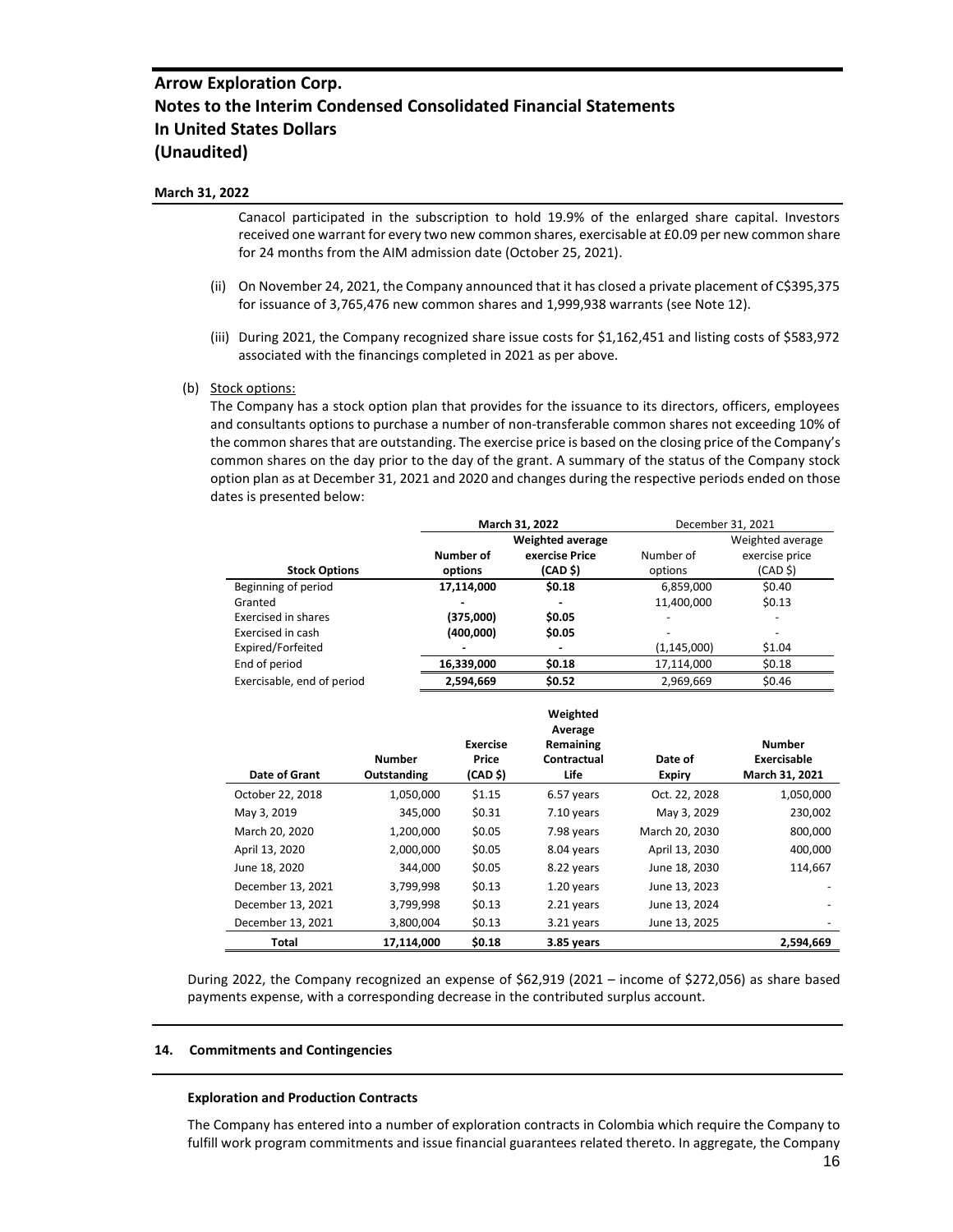#### **March 31, 2022**

has outstanding exploration commitments at March 31, 2022 of \$17.8 million. The Company, in conjunction with its partners, have made applications to cancel \$15.5 million (\$5.8 million Arrow's share as per table below) in commitments on the Macaya and Los Picachos blocks. The remaining commitments are expected to be satisfied by means of seismic work, exploration drilling and farm-outs. Presented below are the Company's exploration and production contractual commitments at March 31, 2022:

| <b>Block</b>  | Less than 1 year | 1-3 years  | <b>Thereafter</b> | <b>Total</b> |
|---------------|------------------|------------|-------------------|--------------|
| <b>COR-39</b> |                  | 12,000,000 | -                 | 12,000,000   |
| Los Picachos  | -                | 1,970,000  |                   | 1,970,000    |
| Macaya        |                  | 3,830,000  |                   | 3,830,000    |
| <b>Total</b>  |                  | 17,800,000 |                   | 17,800,000   |
|               |                  |            |                   |              |

#### **Contingencies**

From time to time, the Company may be involved in litigation or has claims sought against it in the normal course of business operations. Management of the Company is not currently aware of any claims or actions that would materially affect the Company's reported financial position or results from operations. Under the terms of certain agreements and the Company's by-laws the Company indemnifies individuals who have acted at the Company's request to be a director and/or officer of the Company, to the extent permitted by law, against any and all damages, liabilities, costs, charges or expenses suffered by or incurred by the individuals as a result of their service.

#### **Letters of Credit**

At March 31, 2022, the Company had obligations under Letters of Credit ("LC's") outstanding totaling \$5.3 million to guarantee work commitments on exploration blocks and other contractual commitments. Of the total, approximately \$4.1 million has been guaranteed by Canacol. Under an agreement, Canacol will continue to provide security for Arrow's Letters of Credit providing that Arrow uses all reasonable efforts to replace the LC's. In the event the Company fails to secure the renewal of the letters of credit underlying the ANH guarantees, or any of them, the ANH could decide to cancel the underlying exploration and production contract for a particular block, as applicable. In this instance, the Company could risk losing its entire interest in the applicable block, including all capital expended to date and could possibly also incur additional abandonment and reclamation costs if applied by the ANH.

| Contract            | Beneficiary | Issuer             | <b>Type</b>               | Amount<br>(US \$) | <b>Renewal Date</b> |
|---------------------|-------------|--------------------|---------------------------|-------------------|---------------------|
| <b>SANTA ISABEL</b> | ANH         | Carrao Energy      | Abandonment               | \$812,474         | April 14, 2023      |
|                     | ANH         | Canacol and Carrao | <b>Financial Capacity</b> | \$1,672,162       | June 30, 2022       |
| $CORE - 39$         | ANH         | Canacol            | Compliance                | \$2,400,000       | June 30, 2022       |
| OMBU                | ANH         | Carrao Energy      | <b>Financial Capacity</b> | \$436,300         | April 14, 2023      |
| <b>Total</b>        |             |                    |                           | \$5,320,936       |                     |

#### **Current Outstanding Letters of Credit**

#### **15. Financial Instruments**

The Company holds various forms of financial instruments. The nature of these instruments and the Company's operations expose the Company to commodity price, credit and foreign exchange risks. The Company manages its exposure to these risks by operating in a manner that minimizes its exposure to the extent practical.

(a) Commodity price risk

Commodity price risk is the risk that the fair value or future cash flows of a financial instrument will fluctuate as a result of changes in commodity prices. Lower commodity prices can also impact the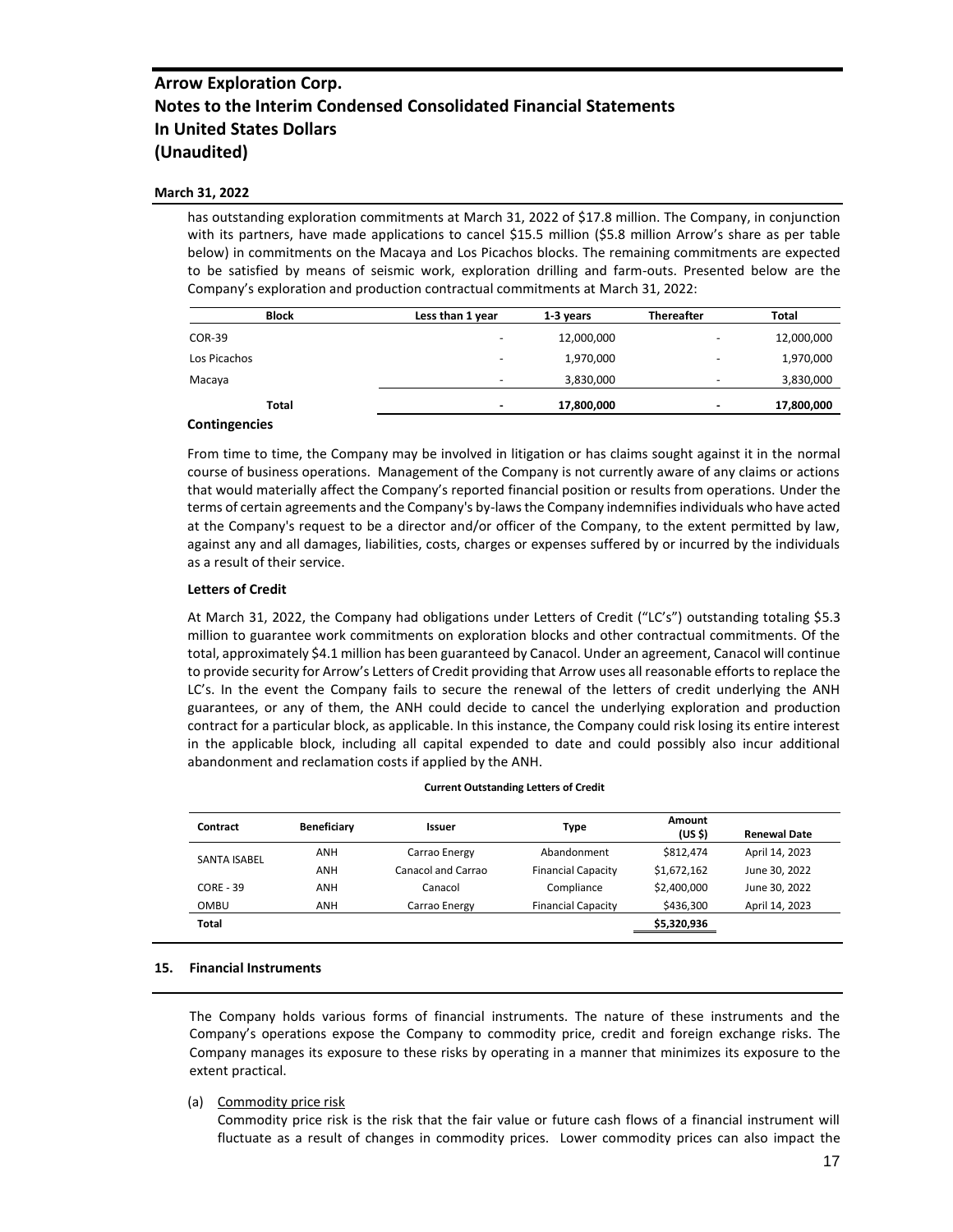### **March 31, 2022**

Company's ability to raise capital. Commodity prices for crude oil are impacted by world economic events that dictate the levels of supply and demand. From time to time the Company may attempt to mitigate commodity price risk through the use of financial derivatives. Currently, the Company does not have any commodity price contract in place.

### (b) Credit Risk

Credit risk reflects the risk of loss if counterparties do not fulfill their contractual obligations. The majority of the Company's account receivable balances relate to petroleum and natural gas sales and balances receivables with partners in areas operated by the Company. The Company's policy is to enter into agreements with customers that are well established and well financed entities in the oil and gas industry such that the level of risk is mitigated. In Colombia, a significant portion of the sales is with a producing company under an existing sale/offtake agreement with prepayment provisions and priced using the Brent benchmark. The Company's trade account receivables primarily relate to sales of crude oil and natural gas, which are normally collected within 25 days (in Canada) and up to 15 days in advance (in Colombia) of the month of production. Other accounts receivable mainly relate to balances owed by the Company's partner in one of its blocks, and are mainly recoverable through production. The Company has historically not experienced any collection issues with its customers and partners.

### (c) Market Risk

Market risk is comprised of two components: foreign currency exchange risk and interest rate risk.

#### i) Foreign Currency Exchange Risk

The Company operates on an international basis and therefore foreign exchange risk exposures arise from transactions denominated in currencies other than the United States dollar. The Company is exposed to foreign currency fluctuations as it holds cash and incurs expenditures in exploration and evaluation and administrative costs in foreign currencies. The Company incurs expenditures in Canadian dollars, United States dollars and the Colombian peso and is exposed to fluctuations in exchange rates in these currencies. There are no exchange rate contracts in place.

### ii) Interest Rate Risk

Interest rate risk is the risk that future cash flows will fluctuate as a result of changes in market interest rates. The Company is not currently exposed to interest rate risk as it borrows funds at a fixed coupon rate of 15% on the promissory notes.

#### (d) Liquidity Risk

Liquidity risk includes the risk that, as a result of the Company's operational liquidity requirements:

- The Company will not have sufficient funds to settle a transaction on the due date;
- The Company will be forced to sell financial assets at a value which is less than what they are worth; or
- The Company may be unable to settle or recover a financial asset.

The Company's approach to managing its liquidity risk is to ensure, within reasonable means, sufficient liquidity to meet its liabilities when due, under both normal and unusual conditions, without incurring unacceptable losses or jeopardizing the Company's business objectives.

The Company prepares annual capital expenditure budgets which are monitored regularly and updated as considered necessary. Petroleum and natural gas production is monitored daily to provide current cash flow estimates and the Company utilizes authorizations for expenditures on projects to manage capital expenditures. Any funding shortfall may be met in a number of ways, including, but not limited to, the issuance of new debt or equity instruments, further expenditure reductions and/or the introduction of joint venture partners.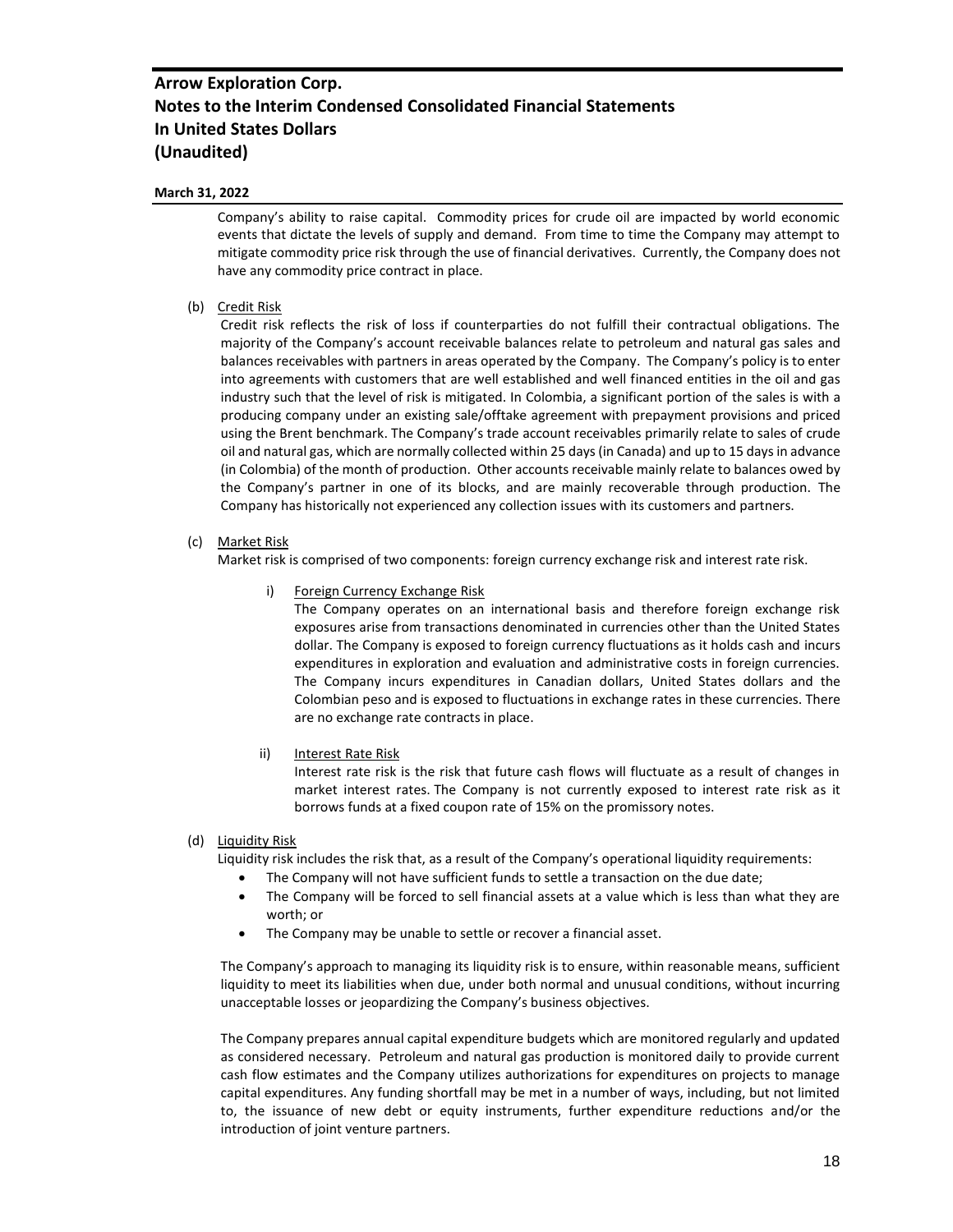### **March 31, 2022**

### (e) Capital Management

The Company's objective is to maintain a capital base sufficient to provide flexibility in the future development of the business and maintain investor, creditor and market confidence. The Company manages its capital structure and makes adjustments in response to changes in economic conditions and the risk characteristics of the underlying assets. The Company considers its capital structure to include share capital, bank debt (when available), promissory notes and working capital, defined as current assets less current liabilities. In order to maintain or adjust the capital structure, from time to time the Company may issue common shares or other securities, sell assets or adjust its capital spending to manage current and projected debt levels. The Company monitors leverage and adjusts its capital structure based on its net debt level. Net debt is defined as the principal amount of its outstanding debt, less working capital items. In order to facilitate the management of its net debt, the Company prepares annual budgets, which are updated as necessary depending on varying factors including current and forecast crude oil prices, changes in capital structure, execution of the Company's business plan and general industry conditions. The annual budget is approved by the Board of Directors and updates are prepared and reviewed as required.

The Company's capital includes the following:

|                                         | <b>March 31, 2022</b> | December 31, 2021 |
|-----------------------------------------|-----------------------|-------------------|
| Working capital, before promissory note | 7.657.938             | 8,006,074         |
| Non-Current portion of promissory note  | (1,718,071)           | (1,659,393)       |
|                                         | \$5,939,867           | 6,346,681         |
|                                         |                       |                   |

#### **16. Segmented Information**

The Company has two reportable operating segments: Colombia and Canada. The Company, through its operating segments, is engaged primarily in oil exploration, development and production, and the acquisition of oil and gas properties. The Canadian segment is also considered the corporate segment. The following tables show information regarding the Company's segments for the three months ended and as at March 31:

| Three months ended March 31, 2022 | Colombia        | Canada            |    | Total       |
|-----------------------------------|-----------------|-------------------|----|-------------|
|                                   |                 |                   |    |             |
| Revenue:                          |                 |                   |    |             |
| Oil Sales                         | \$<br>2,480,797 | \$                | \$ | 2,480,797   |
| Natural gas and liquid sales      |                 | 1,430,532         |    | 1,430,532   |
| Royalties                         | (209, 492)      | (298,874)         |    | (508,366)   |
| Expenses                          | (1,616,403)     | (7, 218, 425)     |    | (8,834,828) |
| Net income (loss)                 | \$<br>654,901   | \$<br>(6,086,767) | S  | (5,431,865) |
|                                   |                 |                   |    |             |
|                                   |                 |                   |    |             |
| As at March 31, 2022              | Colombia        | Canada            |    | Total       |
|                                   |                 |                   |    |             |
| <b>Current assets</b>             | \$<br>5,086,336 | \$<br>6,452,608   | \$ | 11,538,944  |
| Non-current:                      |                 |                   |    |             |
| Deferred income taxes             |                 | 4,839,785         |    | 4,839,785   |
| Restricted cash                   | 53,726          | 689,007           |    | 742,733     |
| Exploration and evaluation        | 6,954,506       |                   |    | 6,954,506   |
| Property, plant and equipment     | 10,120,646      | 5,707,626         |    | 15,828,272  |